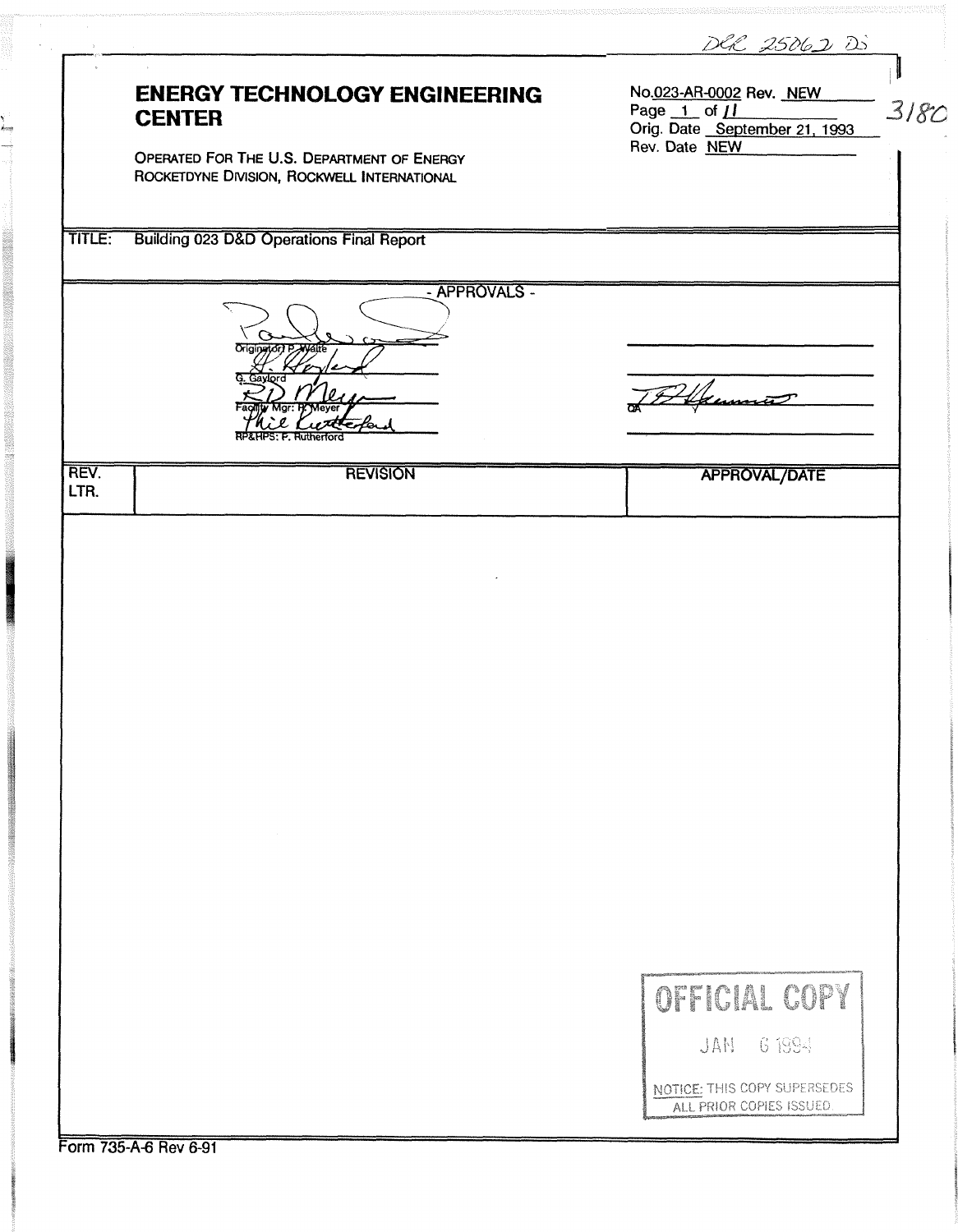023-AR-0002 Page 2 September 21. 1993

| 3.0 KNOWN OR POTENTIALLY HAZARDOUS WASTES  5 |  |
|----------------------------------------------|--|
|                                              |  |
|                                              |  |
|                                              |  |

FigureIV ................................................ 11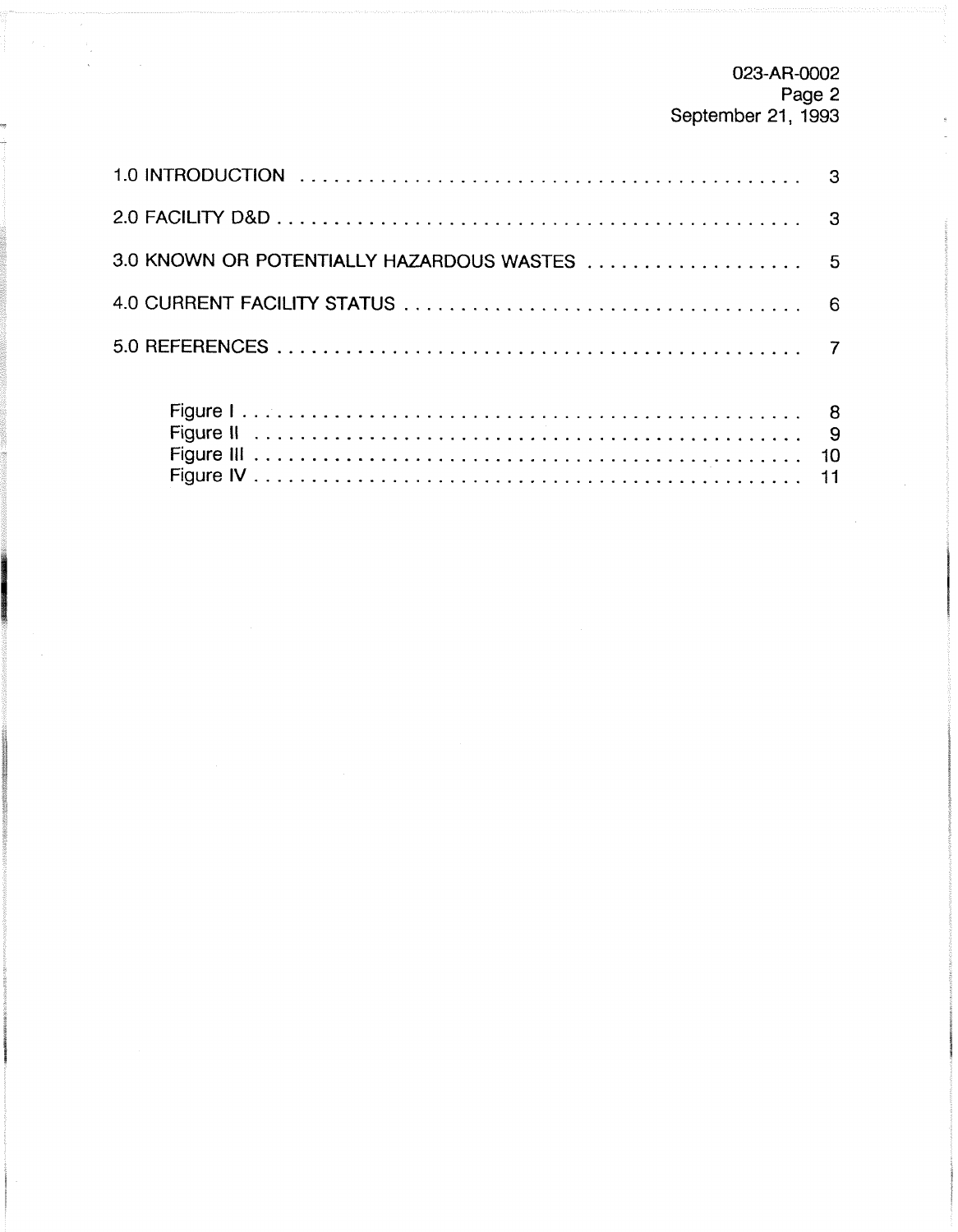023-AR-0002 Page 3 September 21, 1993

### 1.0 INTRODUCTION

This report summarizes the activities performed during the decontamination and decommissioning (D&D) of Building 023. This DOE owned facility is located in Area IV of the Santa Susana Field Laboratory and has been used in support of DOE sponsored activities. The first Radiological User Permit for B/023, #105, was issued in November of 1976. This permit authorized the use of a small section (or sections) of activated stainless steel EBR fuel cladding to be used in a small sodium test loop. The purpose of this test was to gather data on the transportation of radiological contamination in sodium loops. The sodium loop tests were halted in 1982 and the loop was dismantled in 1986. In 1982 an Alnor Dew-point Meter containing a 6.25 $\mu$ Ci Ra $^{226}$  source was brought to the facility to be disassembled. The disassembly of this meter was never authorized or attempted and the meter was removed intact from B/023 in 1986. A 10 $\mu$ Ci source of Mn<sup>54</sup> used to calibrate a Canberra multichannel analyzer was stored at the facility from 1983 until 1986.

Building 023 had its own radioactive liquid waste holdup system consisting of above and below grade drain lines and a below grade storage tank located in an uncovered concrete vault outside the building. This system serviced two sinks and a fume hood. The fume hood was also connected to a HEPA filtered exhaust system consisting of ducting, a plenum, blower and stack.

To allow the release of B/023 for use without radiological restrictions all radioactive materials/contamination were removed from the facility. This decontamination and decommissioning (D&D) was performed in three phases, starting in 1986 with the removal of the sodium loop and ending in 1993 after removal of the remainder of the radioactive liquid waste holdup system.

## 2.0 FACILITY D&D

2.1 Phase l & ll

During removal of the sodium test loop in 1986 the two sinks were disconnected, their respective connections to the liquid waste holdup system were sealed and the sinks removed and dispositioned. In 1990 the HEPA filtered gas exhaust system was removed.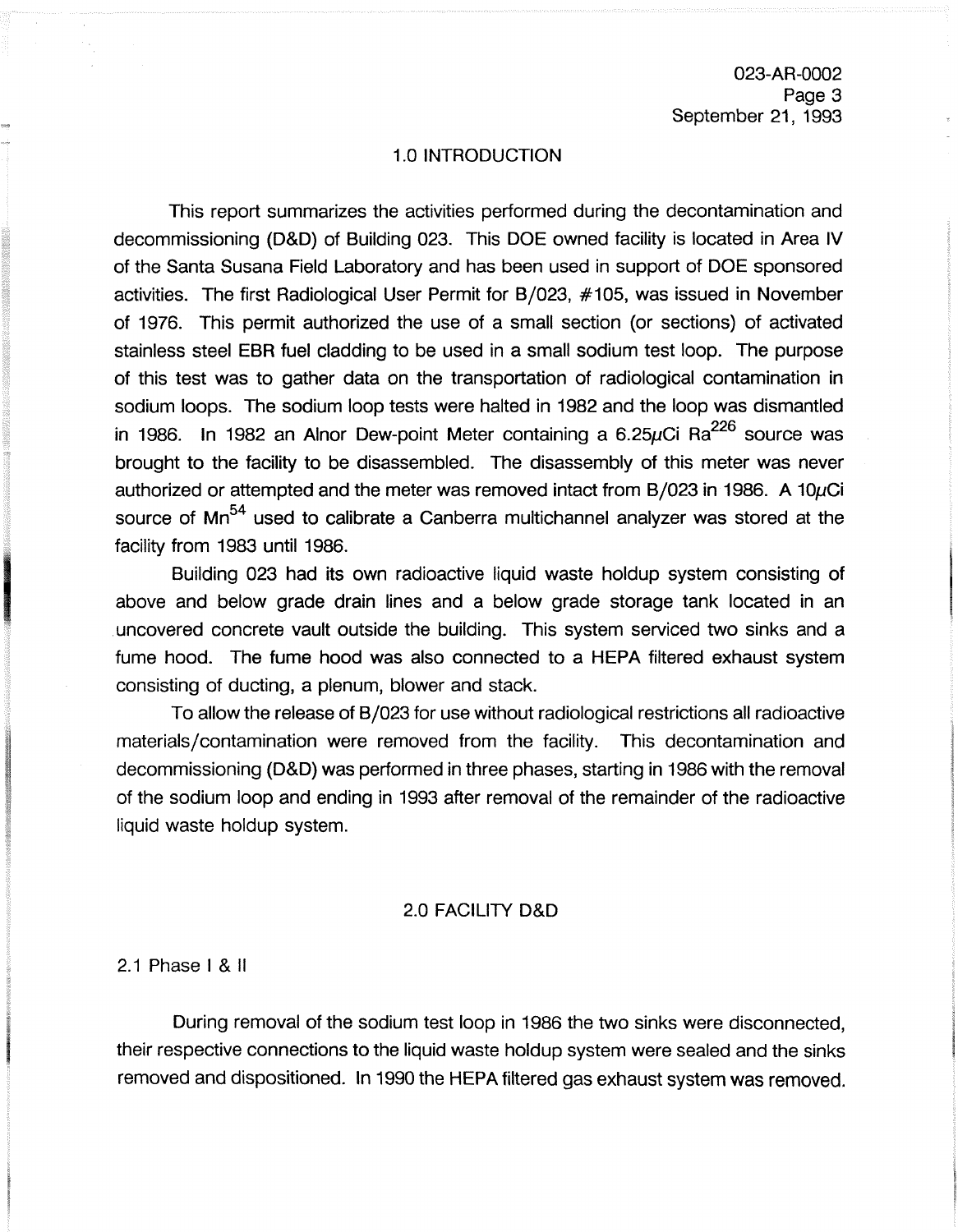The fume hood was disconnected from the liquid waste holdup system and the HEPA exhaust system, and was relocated for storage within the facility. The ducting from the fume hood to the filter plenum was removed and disposed of as low level R/A waste. The remaining components of the HEPA filtered gas exhaust system, filter plenum, blower and exhaust stack were removed and shipped to the University of Missouri for use on the TRUMP-S project (ref. 6 & 7).

### 2.2 Phase Ill

The third phase of the D&D of the facility involved the decontamination of the fume hood, removal and disposal of the liquid waste holdup system, including the drain and vent lines, the liquid waste storage tank and the floor area where the sodium loop had been located.

A radiological survey of the fume hood revealed that contamination was present only in the drain basin. The basin was cut out, inspected and found to be free of hazardous material, and disposed of as low level radioactive waste. After removal of the basin an equipment release radiological survey was performed on the fume hood. No detectable activity (NDA) above natural background was found and the fume hood was released for use without radiological restrictions.

The liquid waste holdup system consisted of approximately 80 feet of three inch cast iron drain line, 40 feet of two and one half inch galvanized pipe vent lines and a 250 gal. stainless steel holdup tank. The holdup tank was located in a seven and one half foot wide by 10 foot long by six foot deep open top concrete vault outside the east end of the building. All of the drain lines ran along the outside of the building to a double fixture fitting near the holdup tank vault. The drain line then ran underground approximately six feet, through the vault wall and into the tank. The two sinks shared a common drain vent which attached to the outside of the building. The fume hood drain had an individual vent attached to the outside of the building.

The above ground drain and vent lines were disassembled at joints or connections then cut into wastebox lengths (fig 1). After the installation of the liquid waste system a concrete pad had been poured to accommodate an air conditioning unit. Therefore, a portion of the pad had to be cut and removed to gain access to the buried section of drain line (fig. 2). Once all of the drain and vent lines had been removed (fig 3). the tank was removed from the vault and transported to the RMDF for size reduction.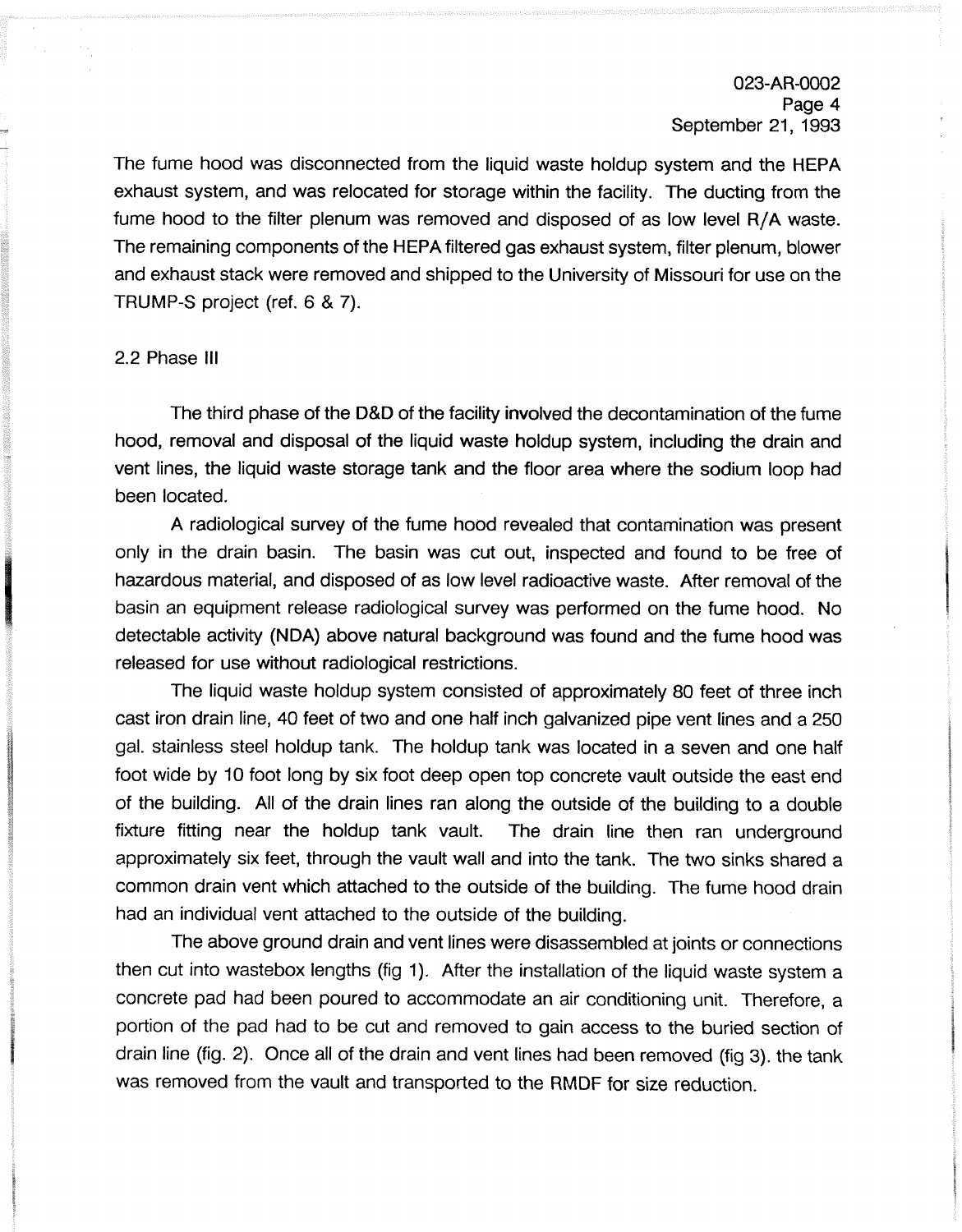Prior to size reduction and disposal the tank was inspected for hazardous or potentially hazardous materials. This inspection, which was witnessed by a representative of the Rocketdyne Environmental Protection department, revealed only rust from the cast iron drain lines and slight moisture in the form of condensation on the inner tank walls. The tank was cut/size reduced into wastebox size segments using a plasma torch and packaged for disposal.

During the final survey of the facility fixed contamination was found on the concrete floor in the old control room where the sodium loop had been installed. Attempts to remove the contamination with aggressive wiping techniques were unsuccessful. Therefore, the area was decontaminated by scabbling of the concrete surface and vacuuming (Fig. **4).** In accordance with the facility final survey procedure (ref. 11) the areas immediately surrounding the decontaminated area were thoroughly surveyed and the boundaries of the final survey were expanded. The survey of these areas found no surface contamination above release limits.

# 3.0 KNOWN OR POTENTIALLY HAZARDOUS WASTES

Because of the potential of discovering removable contamination during the D&D effort, Radioactive Materials Management Areas (RMMA's) were established for the areas of the facility undergoing D&D (ref. 10). An established procedure for defining and dispositioning hazardous wastes from a Radioactive Materials Management Area (RMMA) was implemented. This procedure, ER-SP-0001 "Management and Disposition of Known or Potentially Hazardous Wastes Originating in a RMMA," in accordance with the DOE Performance Objectives, provides step by step direction for determining if a material is; I) a hazardous material, and 2) if so does it contain any DOE added radioactivity. All items removed during performance of the D&D of B/023 were inspected for hazardous or potentially hazardous materials, and none were found. Additionally, soil from around the below grade portion of the drain line was analyzed for radioactivity and hazardous materials (ref. 9). The results of these analyses verified "no DOE-added activity" and "nondetectable" for all hazardous constituents analyzed.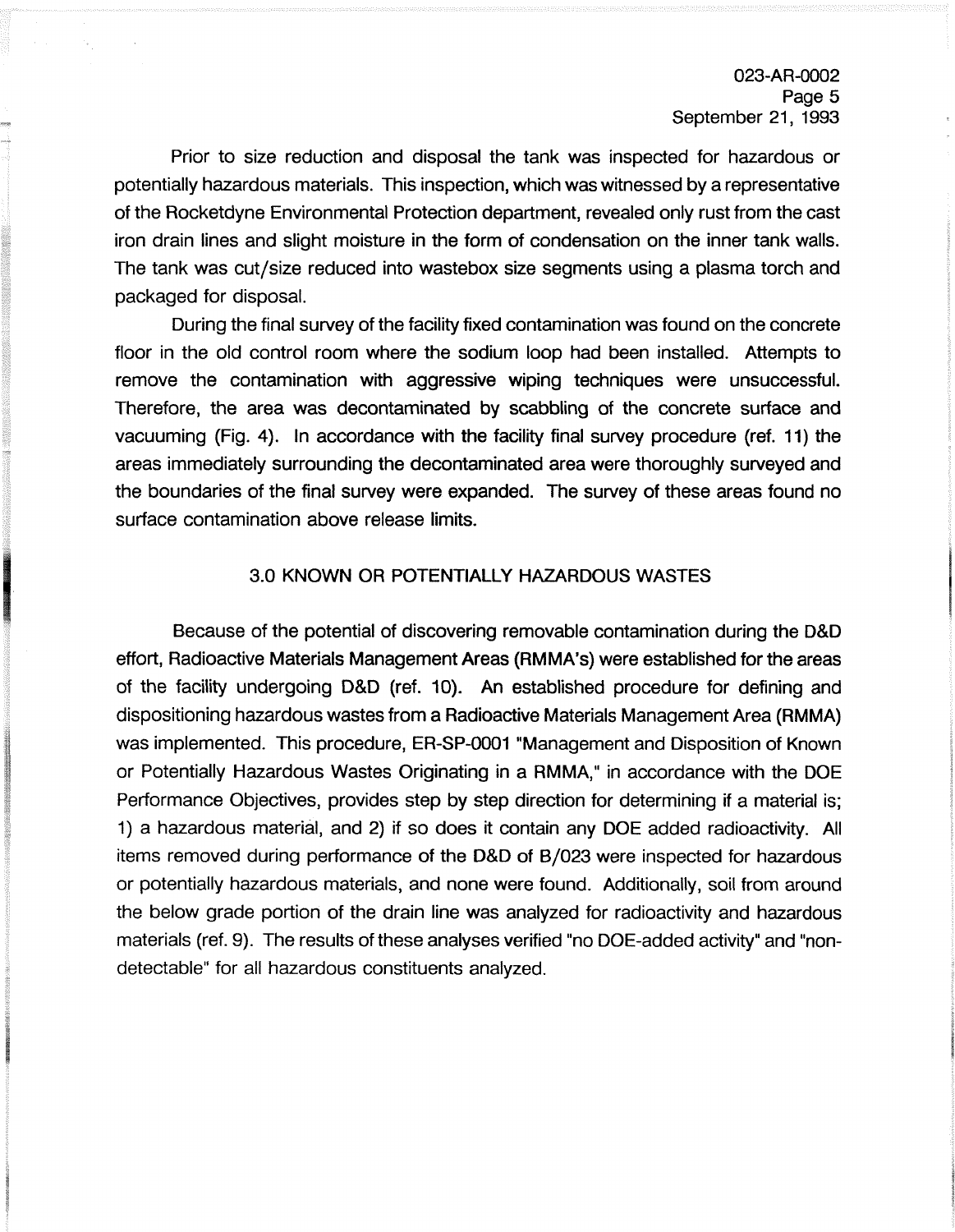023-AR-0002 Page 6 September 21, 1993

# 4.0 CURRENT FACILITY STATUS

Currently 8/023 is being used as a laboratory to support DOE programs. All radioactively contaminated components have been removed from the facility and no radioactive material is being used in on going work. All R/A waste generated during the D&D of the facility has been packaged to disposal site requirements (ref. 8) and shipped to an approved disposal facility. The final stage of the D&D was the final radiological survey of the facility (ref. 11). Upon review and acceptance of the final survey by DOE, the facility will be released for use without radiological restrictions.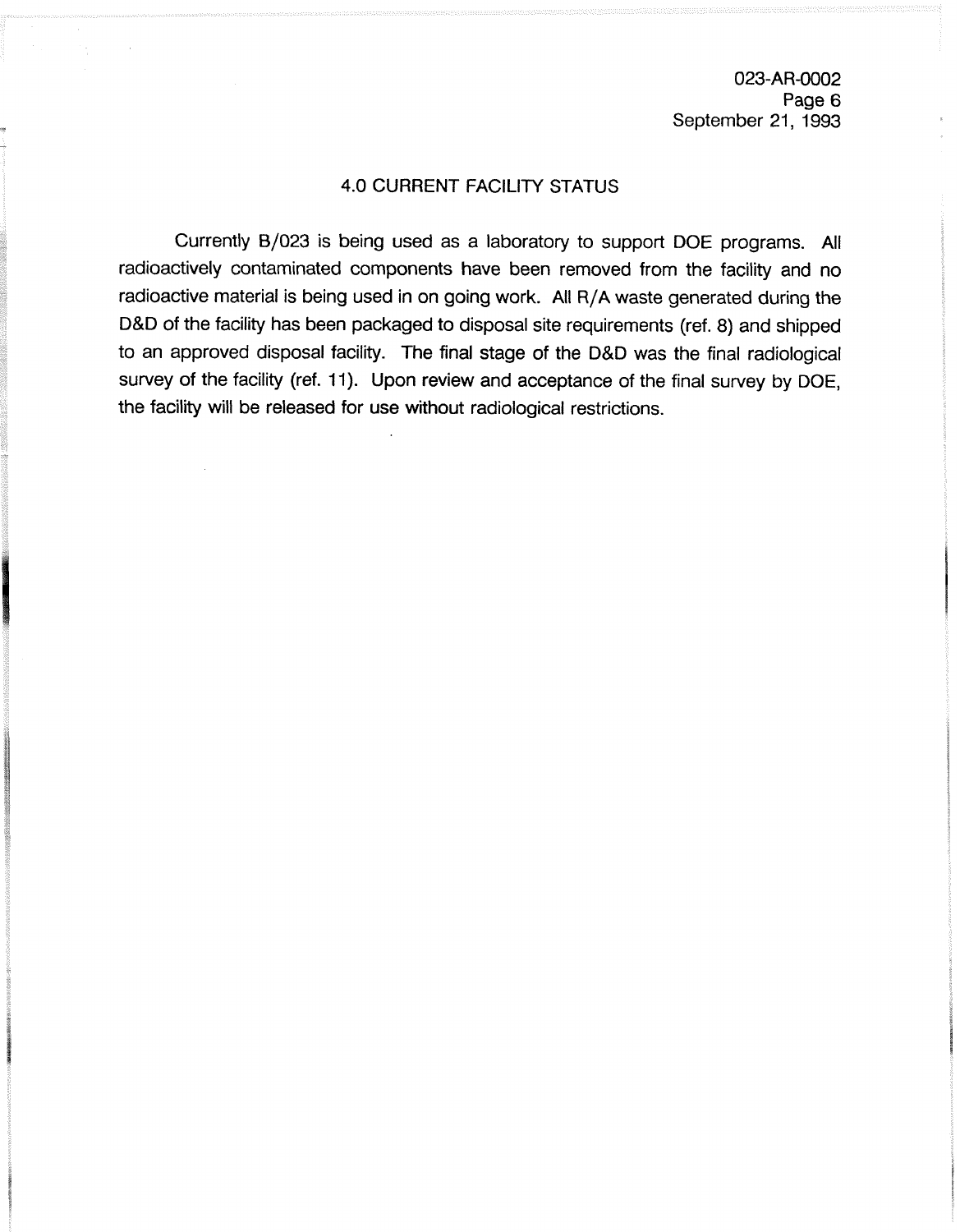023-AR-0002 Page 7 September 21, 1993

## 5.0 REFERENCES

- $\mathbf{1}$ . 023-AT-0001, "Radiological Assessment of Building 023"
- $2.$ 023-DP-0001, "Building 023 Decontamination"
- $3.$ ER-SP-0001, "Management and Disposition of Known or Potentially Hazardous Wastes Originating in an RMMA"
- 4. 572-2 Rocketdyne Environmental Control Manual
- 5. ETEC Log Book, Building 023 Operations Log
- 6. NO01 DWP00014, procedure for removal of filter plenum and related components
- $\overline{7}$ . Form(s) 732-A, Dated 2-10-90, 2-12-90, 2-13-90 on file with Radiation Protection and Health Physics Services (RP&HPS)
- NOOOP000002, **RIA** Material Packaging, Shipping and Transportation Plan 8.
- 9. IL no. 93EP466, dated 13 October 1993, from A. Lenox to T. Venable, subject Building 023 Soil Sample Results, with attachments
- $10.$ N001T1000339, Definitions and Designations of Radioactive Materials Management Areas (RMMA's)
- $11.$ 023-SP-0001, "Building 023 Final Survey Procedure"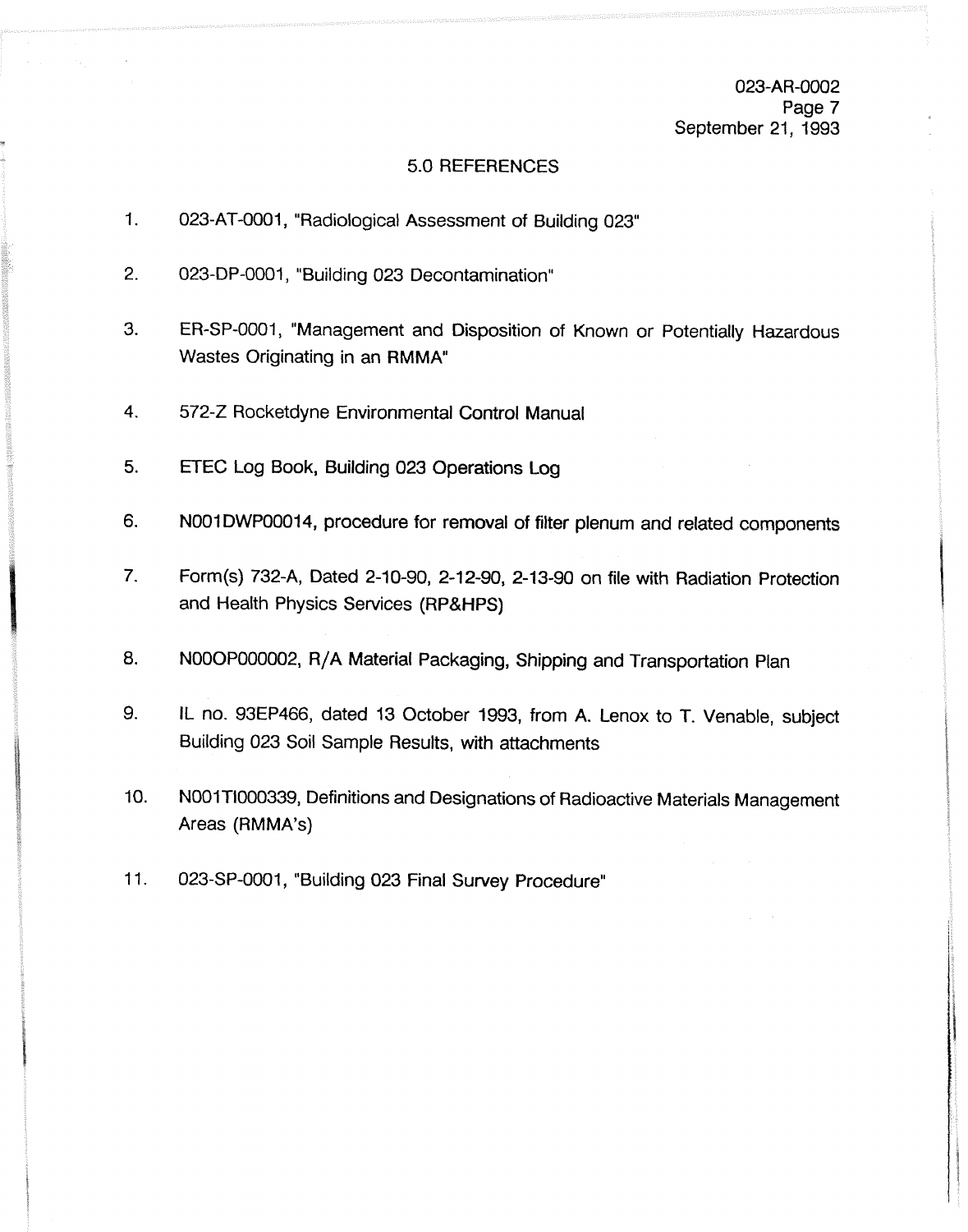023-AR-0002 Page **8**  September 21, 1993



**Drain & Vent Lines, Packaged for Disposal (ETEC P233542, 7/13/93)**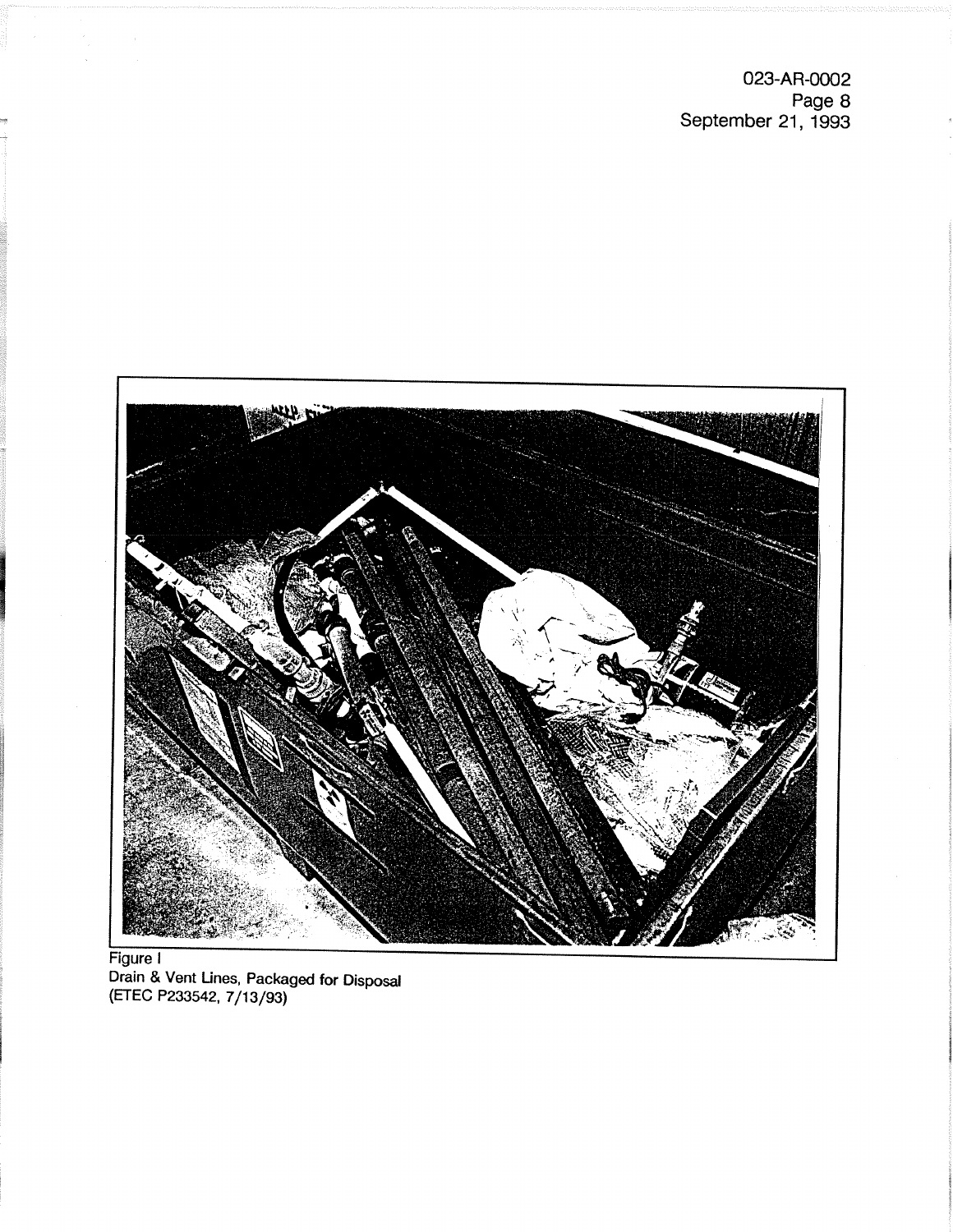**023-AR-0002 Page 9 September 21, 1993** 



**Figure It Excavation of Below Grade Drain Line (ETEC P233541, 7/13/93)**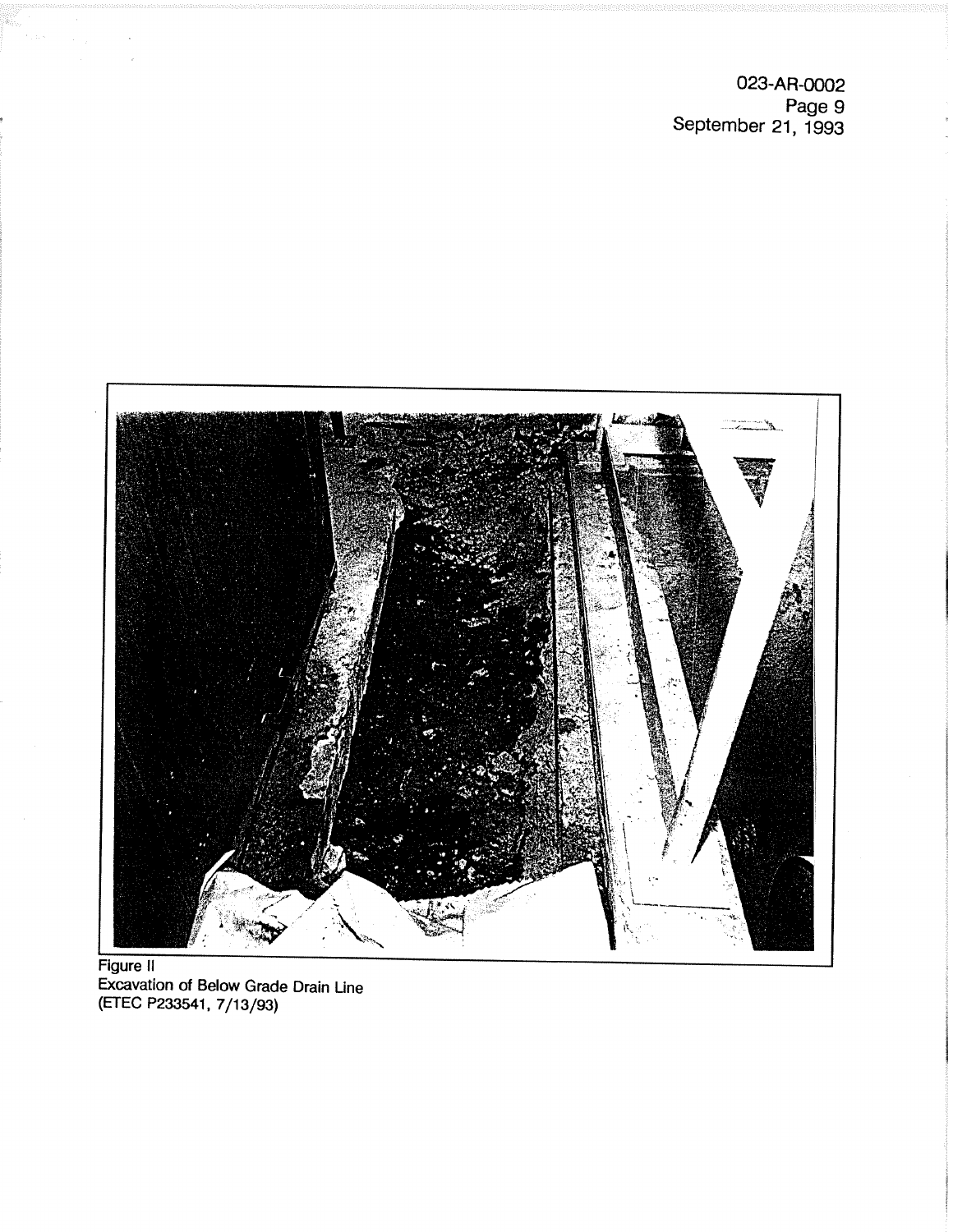**023-AR-0002 Page 10 September 21, 1993**